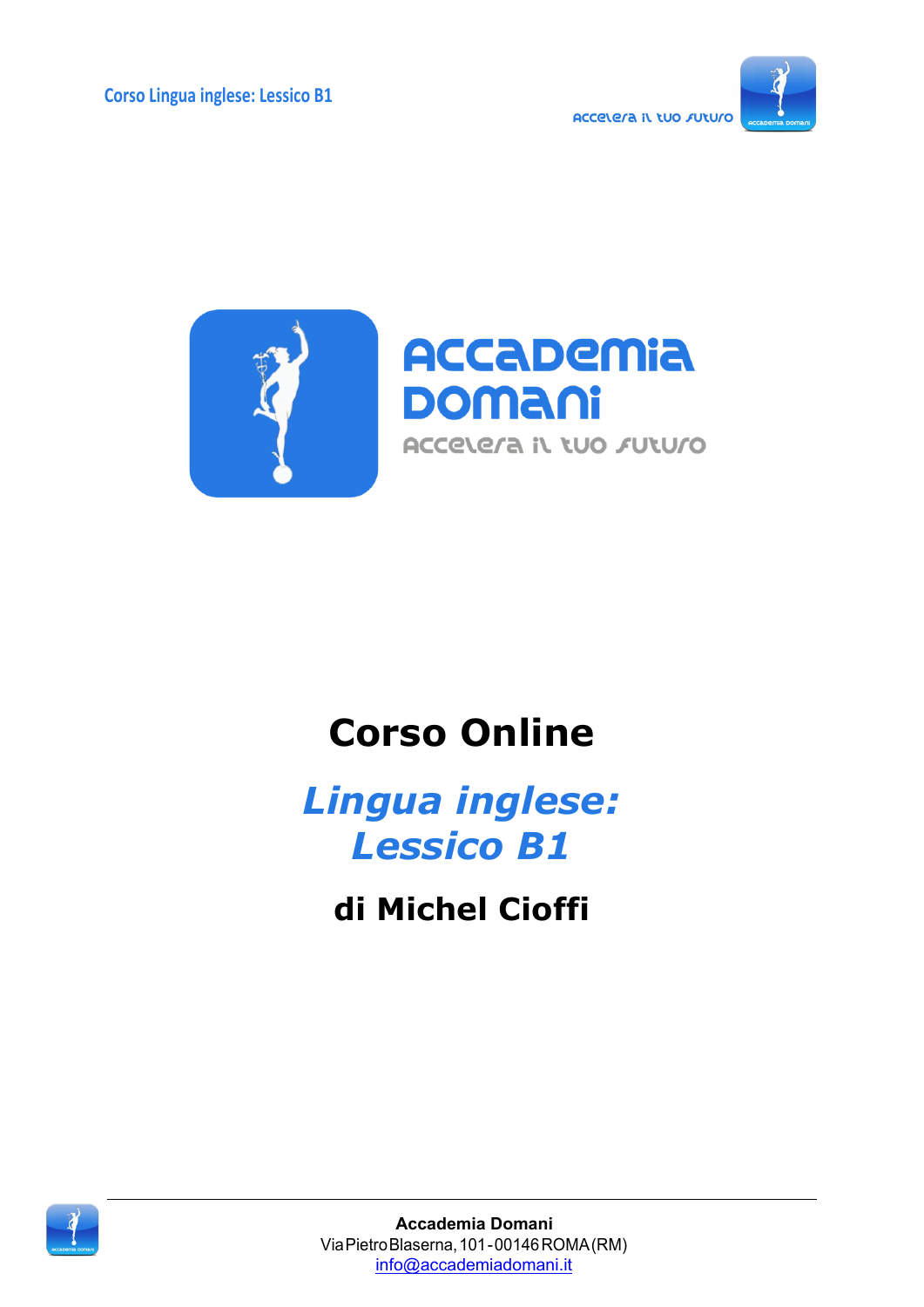

# **Programma del Corso Lingua Inglese: Lessico B1**

#### **Modulo 1 - At the hotel, restaurant, food**

- 1. At the hotel
- 2. At the restaurant

Test 1

- 3. Meat or fish
- 4. Vegetables Test 2
- 5. Fruit
- 6. Other food
	- Test 3

#### **Modulo 2 - Our body, currencies and measures**

- 7. Our body, part 1
- 8. Our body, part 2

Test 4

- 9. Currencies and measures
- 10. At the hairdresser's

Test 5